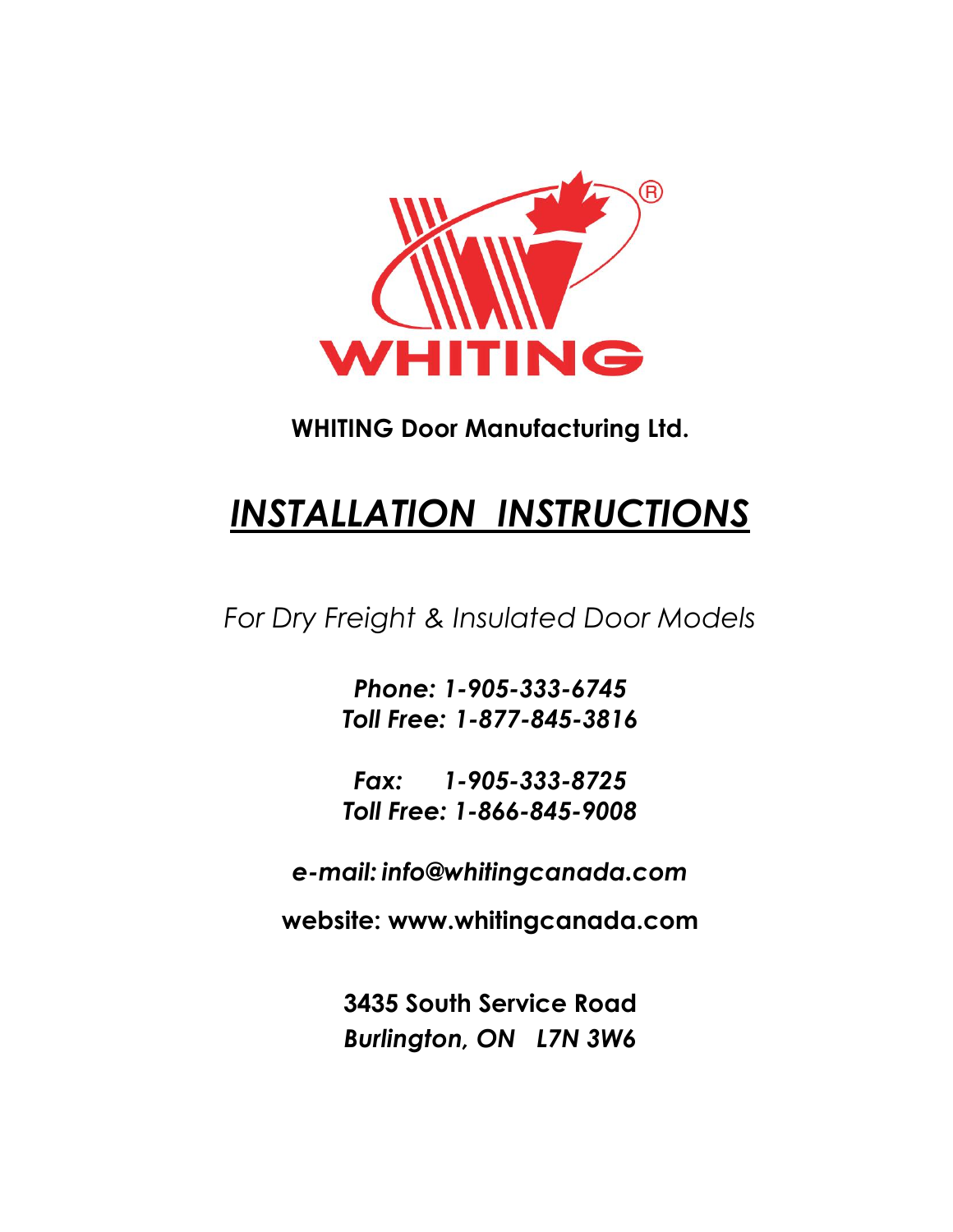PHONE 1-877-845-3816 or 905-333-6745 FAX 1-866-845-9008 or 905 333-8725

**WHITING**, the original manufacturer of Roll-Up Doors for the Transportation Industry began operations in 1953. Since that time, we have concentrated on designing doors that are easy to install, operate and maintain.

The information presented here will help you to provide a quality door installation. This guide is to be used with the understanding that the work should proceed in a safe, conscientious manner. Tools, equipment, etc should be of a grade suited for this purpose.

When installing WHITING Doors please keep in mind that the door and all of its related parts & components fit together and into your unit in an easy, straightforward and logical way. If you find that the parts do not seem correct, must be modified or forced, please stop and investigate as it may be that something is wrong and needs to be corrected before you continue.

A door is only as good as the installation and it is through our mutual cooperation that a superior product can be provided to the end user. Before a quality door can be installed, communication between our Sales Department and you, the customer, is critical.

There are only a few measurements that are necessary, but each of these is extremely important, and we all need to be thinking along the same lines.

**We request that you use the fax when ordering doors or parts. This will help to simplify the process and avoid misunderstandings.**

**You can also order parts in the 'Store' section of our website.**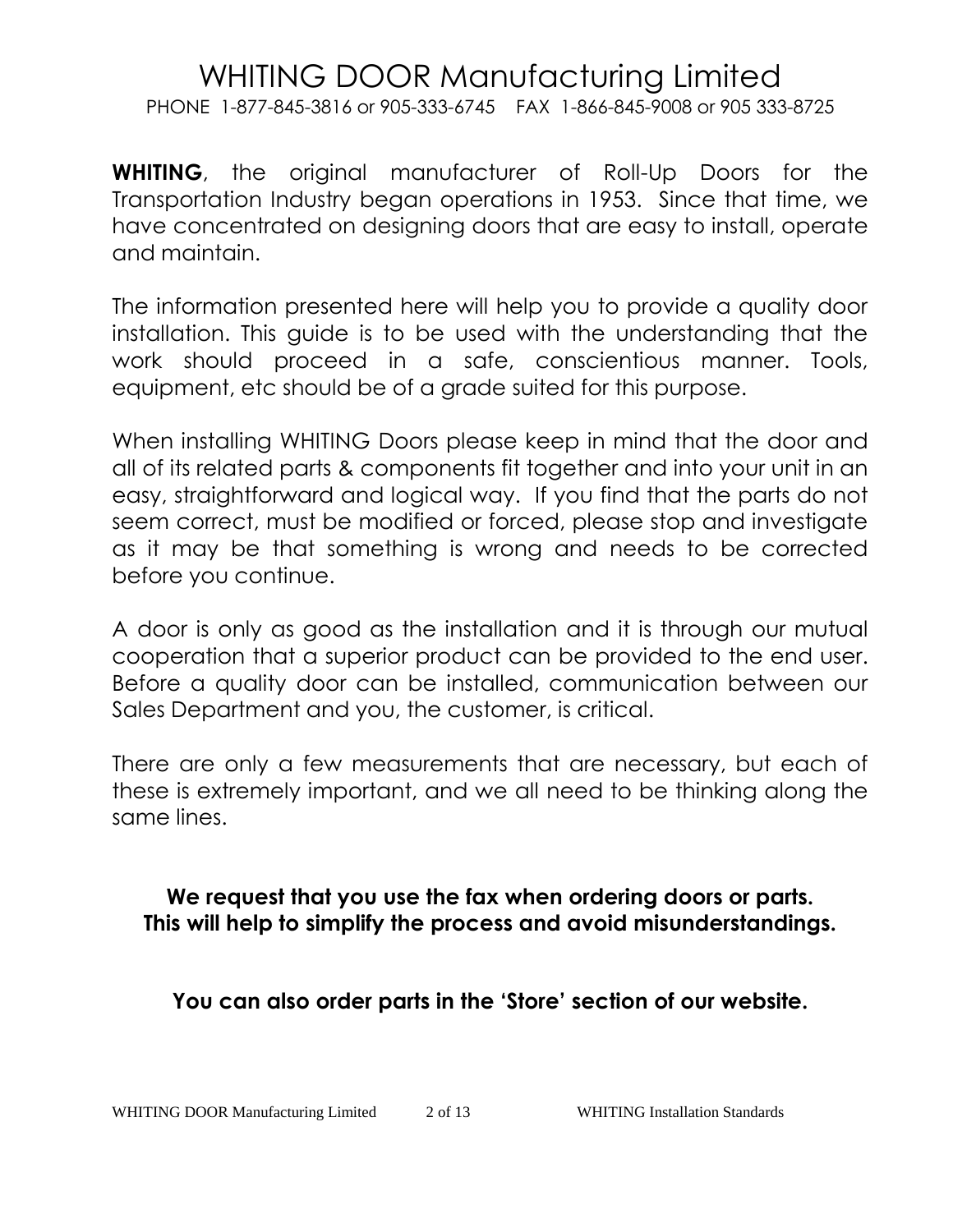#### WHITING DOOR Manufacturing Limited PHONE 1-877-845-3816 or 905-333-6745 FAX 1-866-845-9008 or 905 333-8725



**"R" - Post to Post** - The distance between the posts at the narrowest point. Also called "**Opening Width".** The posts cannot bow or taper.

**"S" - Wall to Wall -** The point where the backside of the track will be positioned. This measurement must be the **finished**  distance from wall to wall.

#### **The frame must be square.**

The wall to wall dimension should not vary. If walls do vary, use the narrowest point. It may be necessary to shim the tracks to fit.

The **Posts** should be measured. Posts of 2 1/2" minimum are necessary, as standard, on each side.

If you have additional information, we certainly would consider it, but we usually can design a quality well fitted door from the information above.

"**X**" **- Sill to Header** - Distance from where the door sits on the sill to the bottom of the header. It might also be called "**Opening Height**"

"**Y**" - **Sill to Ceiling** - Distance from the Sill to the bottom of the lowest obstruction - either a roof bow or the finished ceiling itself.

**Header** must be a minimum of 5-3/4" for a standard 3/4" DryFREIGHT™ door, or 7" for a 1-1/2" TempGUARD™ door, or 7-1/2" for a ColdSAVER™ insulated door**.**

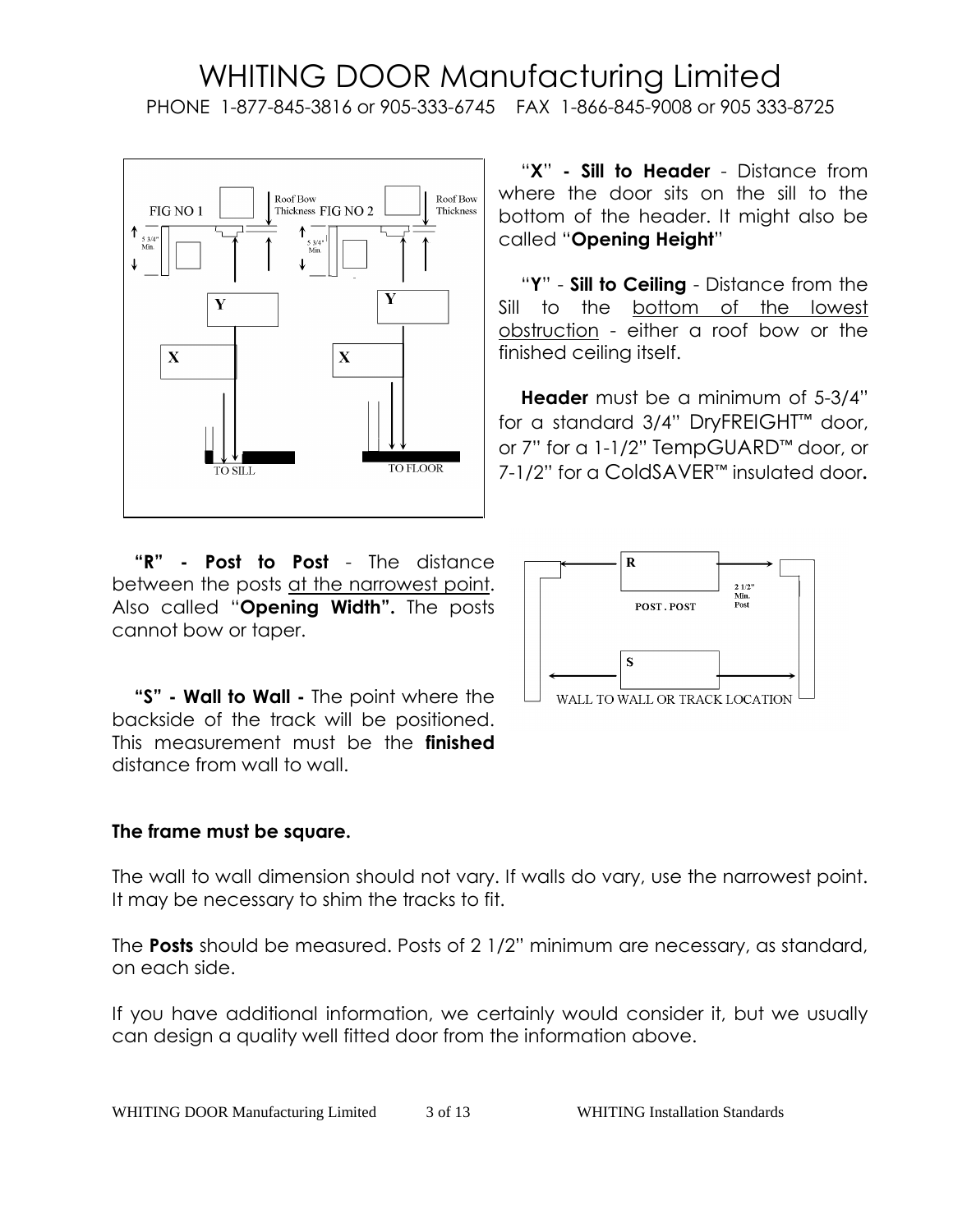PHONE 1-877-845-3816 or 905-333-6745 FAX 1-866-845-9008 or 905 333-8725

## **STANDARD MATERIALS LIST**

- **(1) DOOR, GENERALLY SHIPPED IN TWO HALVES**
- **(2) VERTICAL TRACKS WITH MOUNTING ANGLES ATTACHED**
- **(2) HORIZONTAL TRACKS**
- **(1) BALANCER ASSEMBLY**
- **(1) PARTS BOX CONTAINING THE FOLLOWING:**
	- **(1) LATCH PLATE**
	- **(1) ROADSIDE BALANCER BRACKET**
	- **(1) CURBSIDE BALANCER BRACKET**
	- **(1) CENTRE BALANCER BRACKET**
	- **(1) CENTRE CLAMP BRACKET**
	- **(?) ROLLERS = PANELS X (2) PLUS 2 FOR PLYWOOD DOORS = PANELS X (2) PLUS 4 FOR INSULATED DOORS**
	- **(2) TOP CLOSURE SLIDES (IN A SEPARATE BOX FOR INSULATED DOORS)**
	- **(1) PLASTIC PARTS BAG CONTAINING:**
		- **(16) ROLLER SPACER WASHERS**
		- **(4) KNURLED HINGE PINS TO JOIN DOOR HALF HINGES (subject to number of rows of hinges specified for door)**
		- **(2) 5/16" NUTS FOR BALANCER BRACKET**
		- **(2) COTTER PINS FOR BALANCER SHAFT**
		- **(2) TRACK STOP BUMPERS**
		- **(2) TRACK STOP BOLTS**
		- **(2) KEPS NUTS FOR TRACK STOP BOLTS**
- **(2) SIDE SEALS (OPTIONAL ON DRY FREIGHT)**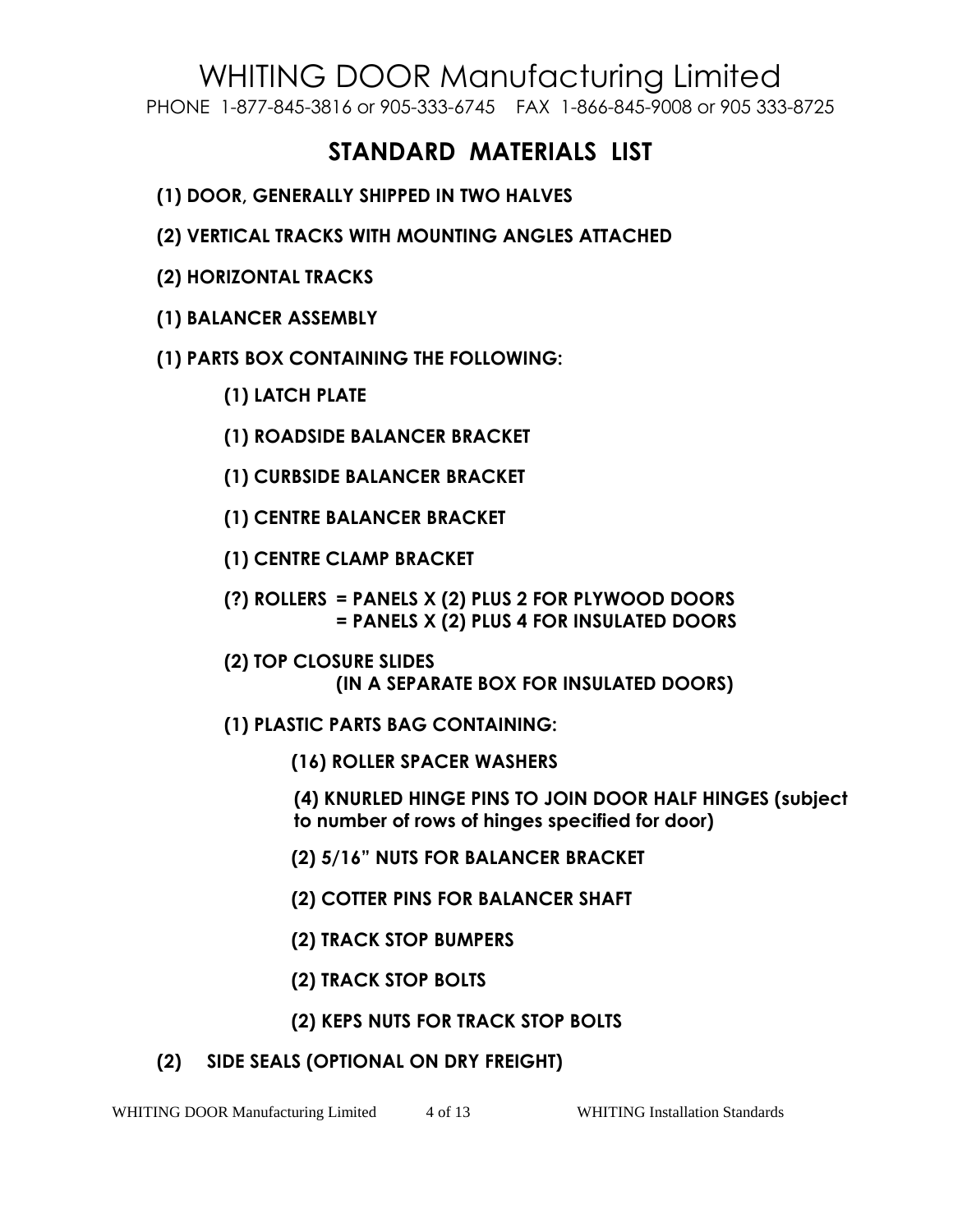#### WHITING DOOR Manufacturing Limited PHONE 1-877-845-3816 or 905-333-6745 FAX 1-866-845-9008 or 905 333-8725

## **VERTICAL TRACKS**

These can be provided with a variety of mounting angles, or without any, depending on your design. Whatever the case, **they are installed against the finished side walls which were measured when the order was placed.**

**Important: Do not automatically position at the opening edge of post.**



Locate the assemblies squarely against the wall and post.

Do not force. There are different mounting angles to accommodate various frame designs.

After the tracks have been properly positioned, they can be attached either by rivets, bolts, or weld.

A word of caution: Be very careful when putting anything inside the tracks. Fasteners should have a low head profile. They must be inserted squarely-never at an angle.

A protruding head will interfere with roller travel and cause the door to work "hard" as well as develop maintenance problems later on.

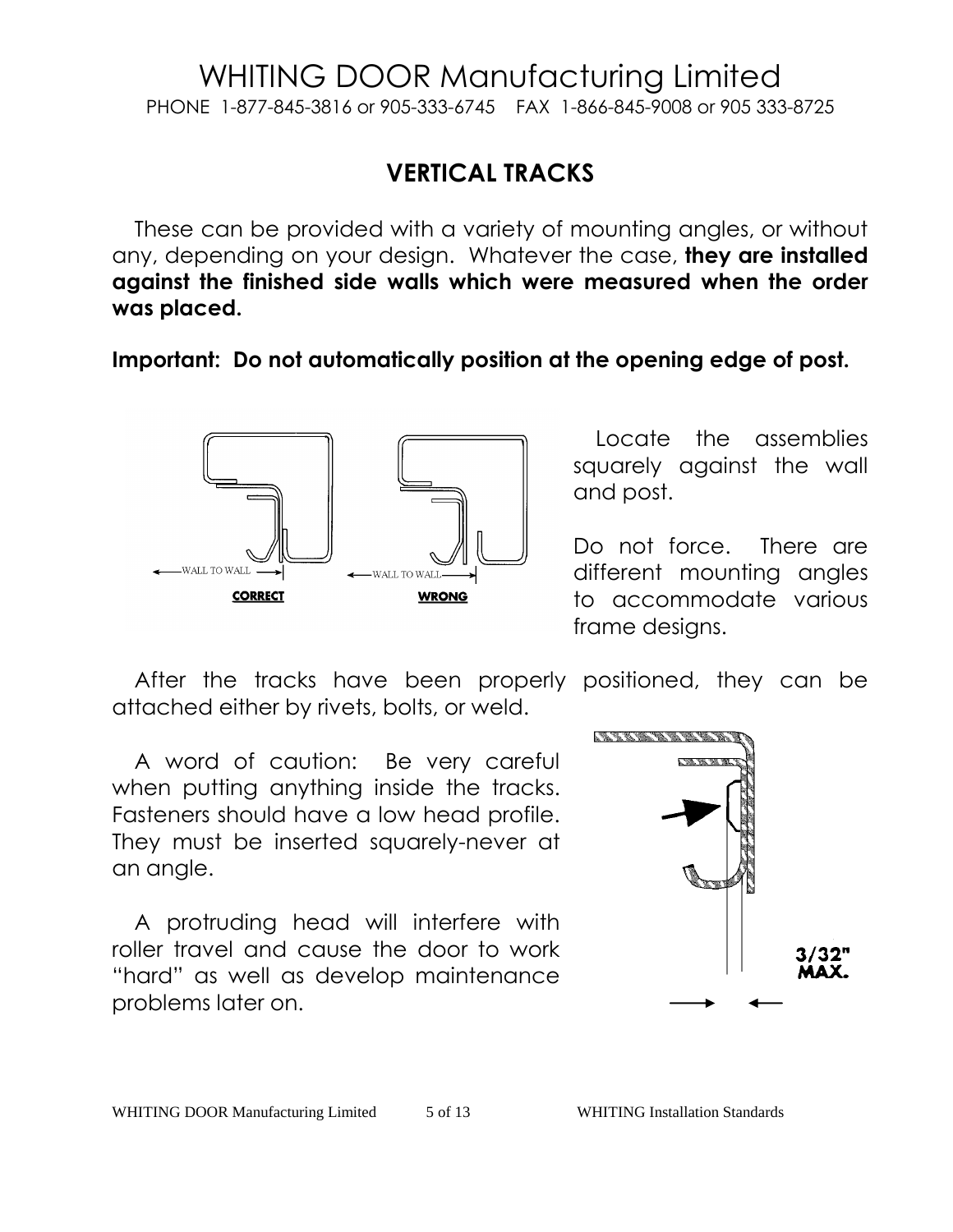PHONE 1-877-845-3816 or 905-333-6745 FAX 1-866-845-9008 or 905 333-8725

## **HORIZONTAL TRACK**

Be sure that the tab in the vertical track is aligned in the notch of the horizontal and not overlapped. This positions the tracks and provides a smooth transition for the rollers; the backside of the tracks should be in line. Plug weld holes are provided to secure the horizontal tracks to the mounting angles.

The top of the horizontal track should be parallel to and below the ceiling of the unit, by a minimum of 2" for a 3/4" DryFREIGHT™ door , 3" for the 1 1/2" TempGUARD™, and 3 1/2" for the 2 1/8" ColdSAVER™.

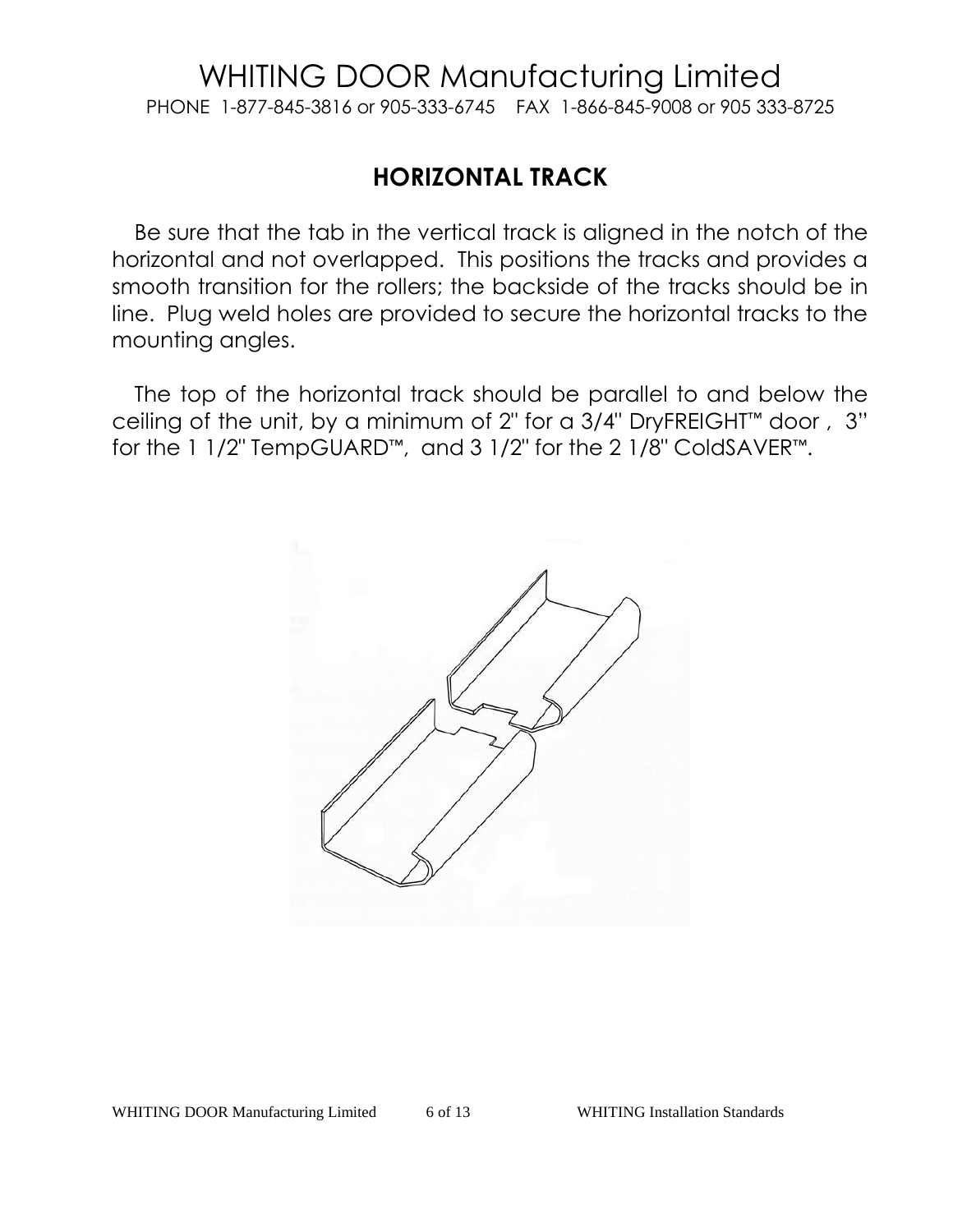PHONE 1-877-845-3816 or 905-333-6745 FAX 1-866-845-9008 or 905 333-8725

### **BALANCER BRACKETS**

The shaft length of the Balancer has a relationship to the bracket location as shown.

| L''           | $X$ "        | ${\bf Y}$ "      |
|---------------|--------------|------------------|
| <b>SHAFT</b>  | <b>SHAFT</b> | $1/2$ "X"        |
| <b>LENGTH</b> | $-11/4"$     | <b>DIMENSION</b> |
| 93            | 91 3/4       | 45 7/8           |
| 90            | 88 3/4       | 44 3/8           |
| 87            | 85 3/4       | 42 7/8           |
| 84            | 82 3/4       | 41 3/8           |
| 82            | 80 3/4       | 40 3/8           |
| 80            | 78 3/4       | 39 3/8           |
| 78            | 76 3/4       | 38 3/8           |
| 72            | 70 3/4       | 353/8            |
| 66            | 64 3/4       | 32 3/8           |
| 61            | 59 3/4       | 29 3/8           |

The brackets are properly positioned and securely attached to the header. It is important to note that each bracket has a self-locating tab on the top edge. **The brackets must be placed so that this tab touches the ceiling**. This is necessary for Balancer/door clearance purposes.

In some installations it may be possible to accommodate very narrow headers, these installations can only be accomplished using special brackets. Please contact the factory for details.

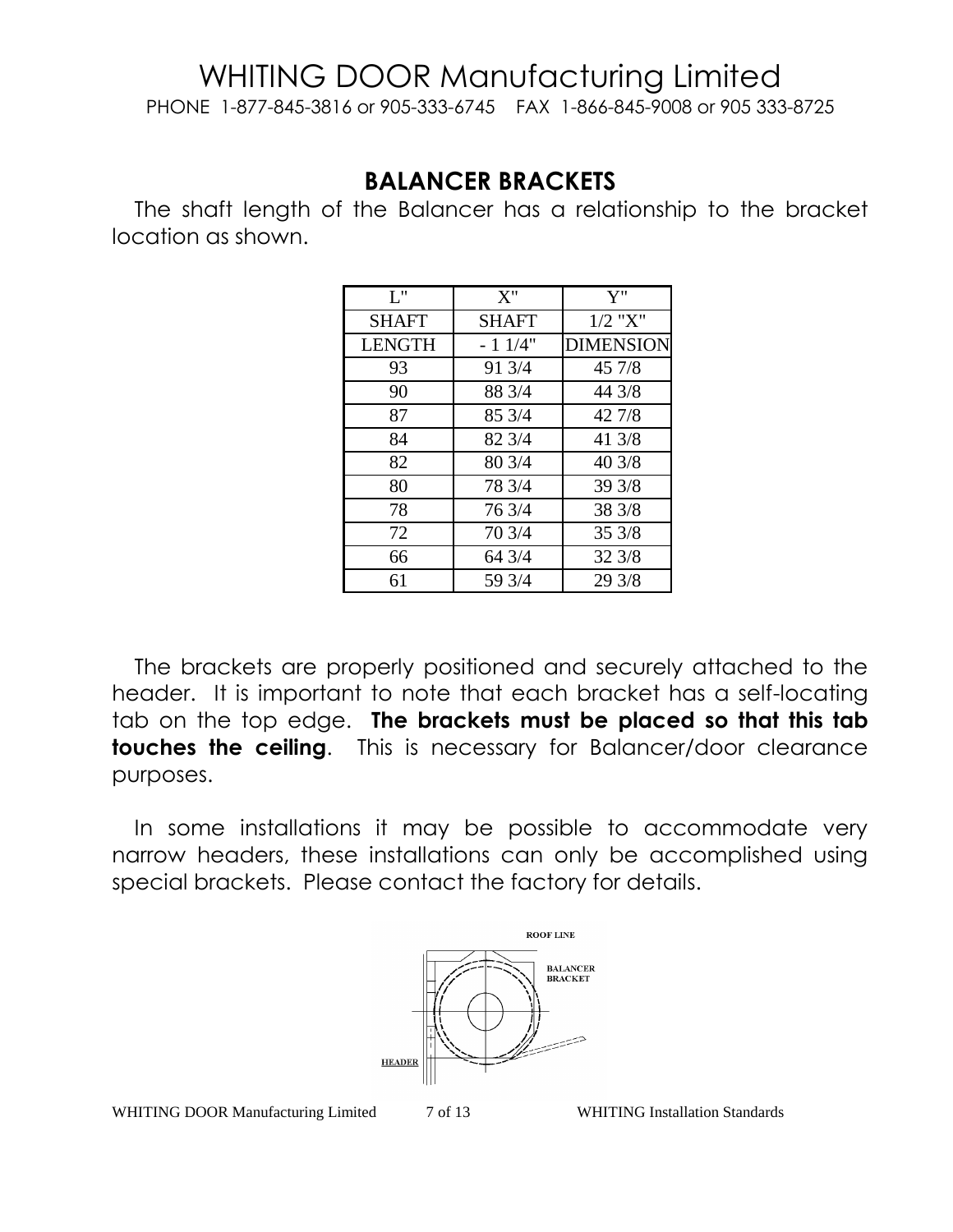PHONE 1-877-845-3816 or 905-333-6745 FAX 1-866-845-9008 or 905 333-8725

## **BALANCER**

Install a cotter pin in the end of the Balancer shaft, through the hole closest to the cable drum painted **RED.** Insert the opposite end of the shaft into the **CURBSIDE** Balancer bracket.

Move the red end of the balancer so that the squared portion of the shaft fits into the center bracket.

Mount this **RED** end into the **ROADSIDE** bracket and install the second cotter pin in the hole on the outside edge of the bracket. The two cotter pins will prevent the Balancer from shifting from side to side.

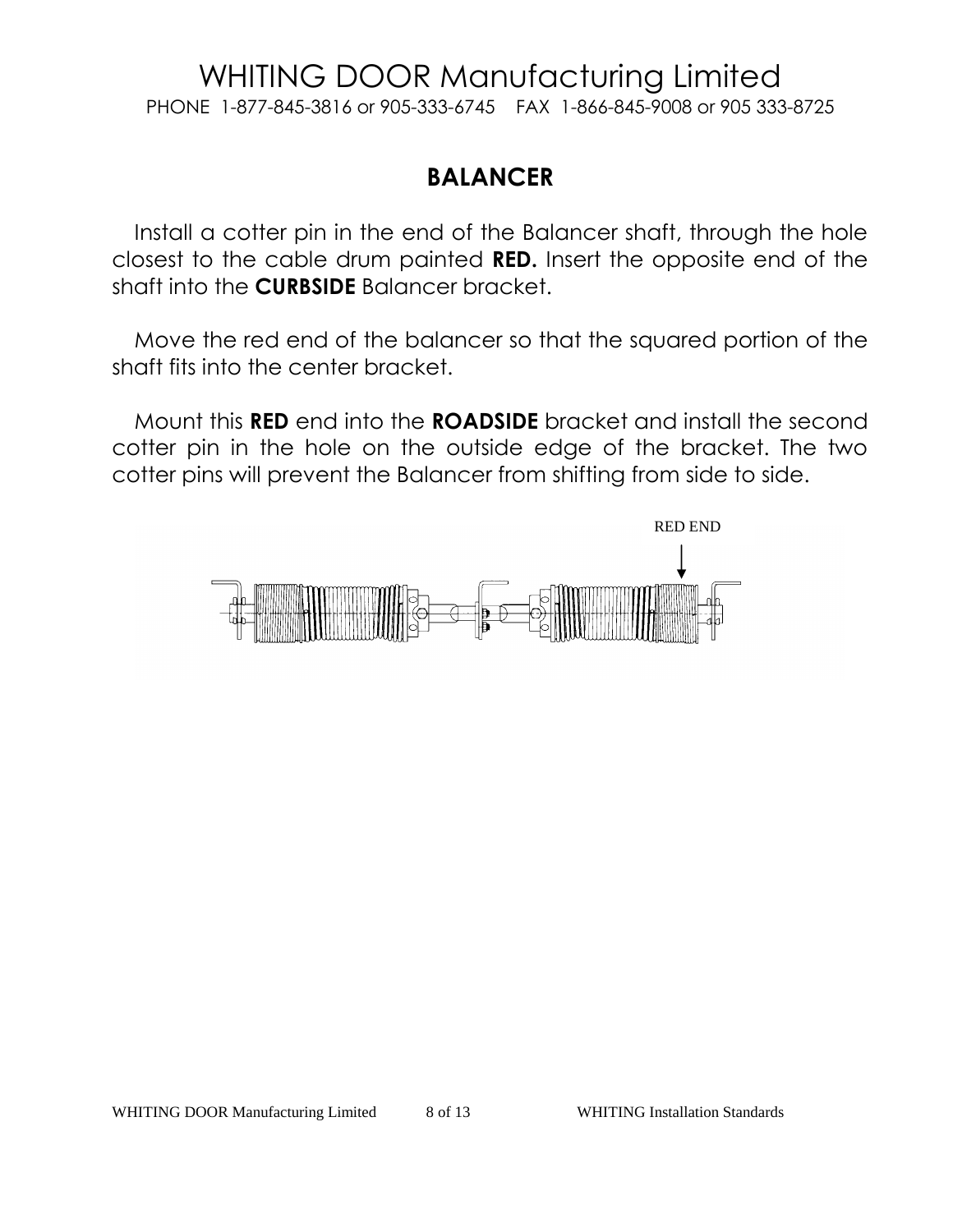PHONE 1-877-845-3816 or 905-333-6745 FAX 1-866-845-9008 or 905 333-8725

### **DOOR UNIT**

Place two clamps **securely** in the horizontal track, about 16" or so from the header. This will keep the door from closing, once it has been rolled into the tracks.

There are various techniques for installing the door. Since the door is shipped in two pieces, it can be put in one half at a time and joined together once installed. Another method would be to join the door beforehand and install it in one piece. The choice is yours and depends upon your operation and personal preferences.

Insert rollers into the end hinges. At the top and bottom **JOINT**, slide three or four spacer washers (a total of 12 or 16) onto the roller shafts before installation. These washers are important as they centre the door and keep it from rubbing along the track.

The door halves are joined using half hinges. Install each section and use the supplied knurled hinge pins to join the hinge halves. In order to prevent the inside of the door skins from being marred by hammer blows, use a scrap piece of metal as a shield to protect the door.

Install the rubber track stop bumpers at the ends of the tracks and fasten in place, with the hardware provided.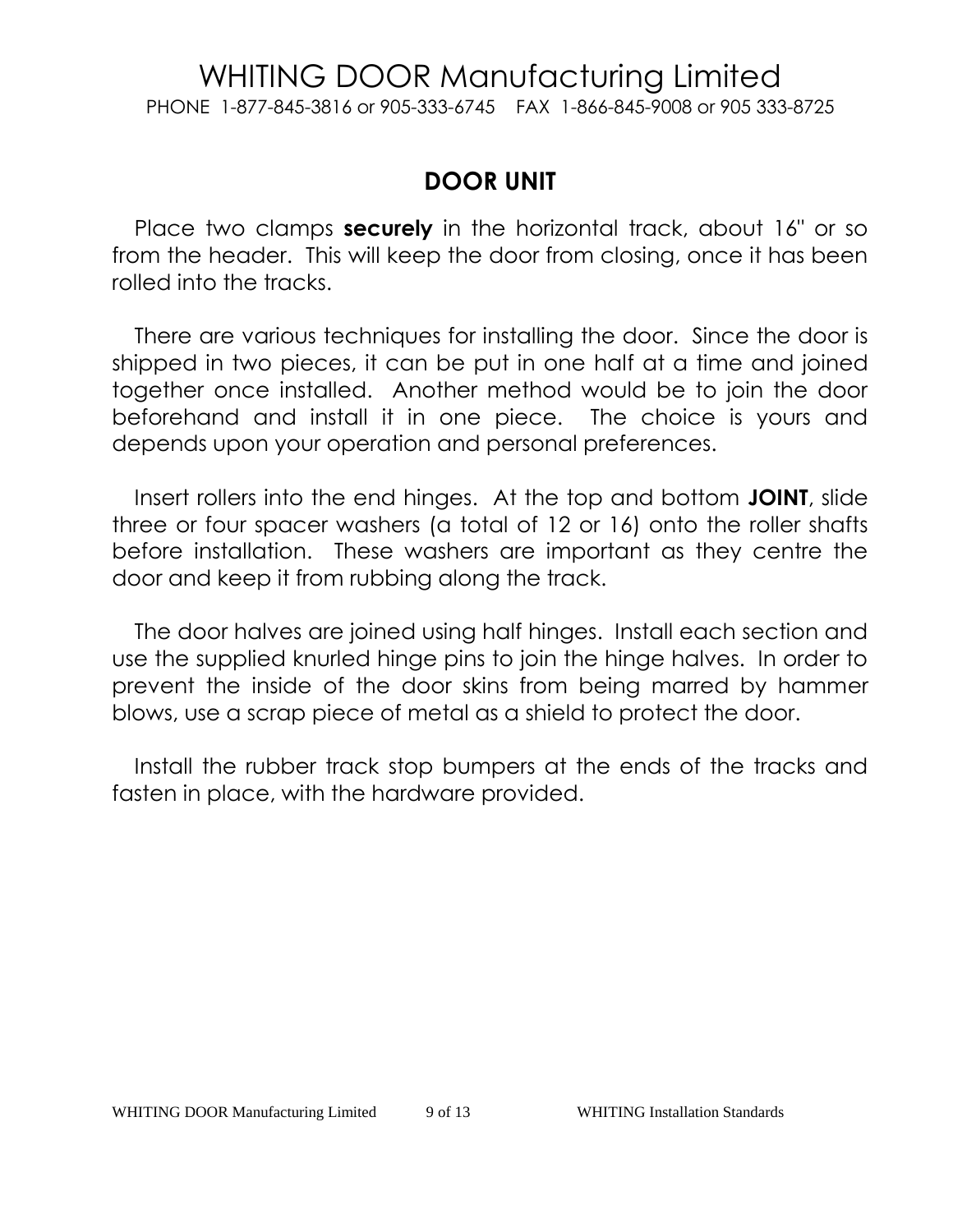PHONE 1-877-845-3816 or 905-333-6745 FAX 1-866-845-9008 or 905 333-8725

#### **BALANCER WINDING**

The most important Balancer information to keep in mind is that the dual cable, twin spring Balancer is wound with the door **open** and generally requires about **2-1/2 turns (10 quarter turns) of "prewind"**. This greatly increases safety and reduces installation time.

All doors already have cables attached to them. There are two basic methods, either to wind each spring individually, or both springs at once. In either case, the cables are to be wound onto the cable drum first, without skipping grooves or crossing over cables.

For the individual spring method, install centre Balancer clamp and tighten nuts. Loosen the two set screws on winding cone and rotate spring assembly until cable is tight. Place a 3/8" diameter round bar in winding cone and pull down. Using the two bars, continue to turn the cone until **4 1/2 turns** are on the spring. Move the cable drum so that it is about 1/4" away from end bracket and tighten both screws. Repeat with opposite side.

To wind both springs at the same time, **do not loosen set screws and do not clamp the shaft in the centre** until later. Wind both cables onto both drums. Rotate the entire Balancer (shaft and all) until cables are tight. Use two 13/16" open-end wrenches on the centre section of the shaft or two 3/8" bars in the winding cones. Turn the shaft by pulling **down** until **4 1/2 turns** are wound onto the spring. While holding the light tension, place the centre clamp on square portion of shaft and secure with two nuts

Carefully remove the clamps from the track and test the door for proper tension. With the door nearly closed, release it and allow the door to open. A properly adjusted Balancer will cause the door to open slowly, neither flying open nor dropping shut. If further adjusting is necessary, follow the above procedures. Remember that a new spring will lose a small amount of tension once it is used for a while.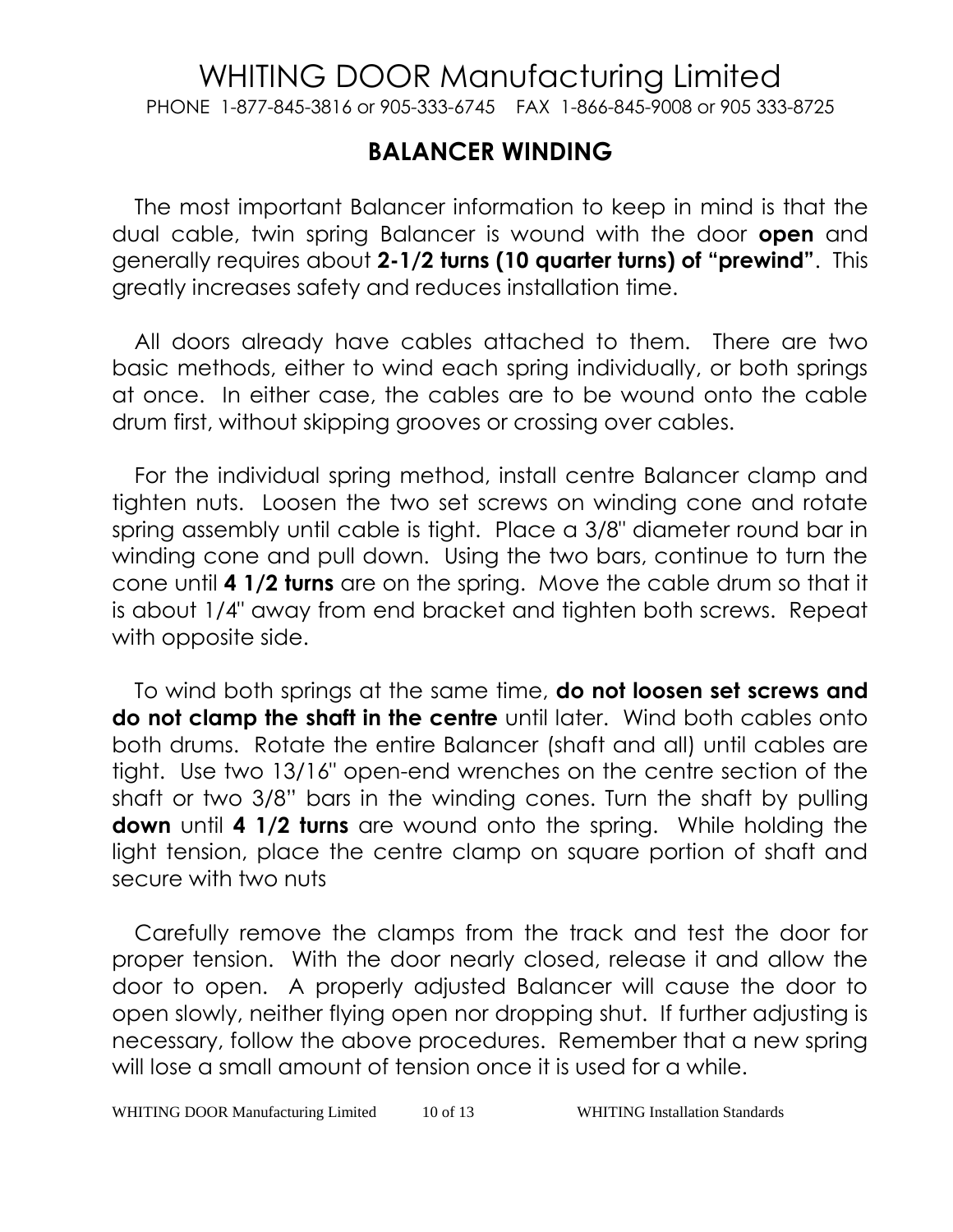PHONE 1-877-845-3816 or 905-333-6745 FAX 1-866-845-9008 or 905 333-8725

### **TOP PANEL ADJUSTMENT**

Close the door. Loosen the top closure slide and adjust the location so that the top panel seals against both the header and side seals. In order to do this, the panel should be nearly straight, up and down. As the roller bracket is moved down the top panel will get closer and closer to the Balancer when the door opens. The top seal can be notched for cables at this time.

#### **LATCH PLATE**

The latch plate is attached to the sill, usually by welding. Latch plates vary in type, style, material, size and location, depending on the lock. **Not all Latch Plates are located on the centre of the sill.**

Mark the sill and cut it out using the latch plate as a template. With the door open, weld the latch plate **flush to the top of the sill**. Allow the sill to cool and close the door.



**STANDARD # 77 LOCK #2804 LATCH PLATE FOR "5/16" TRACK SPACING A = "1/2" FOR "1/2" TRACK SPACING A = "5/16"**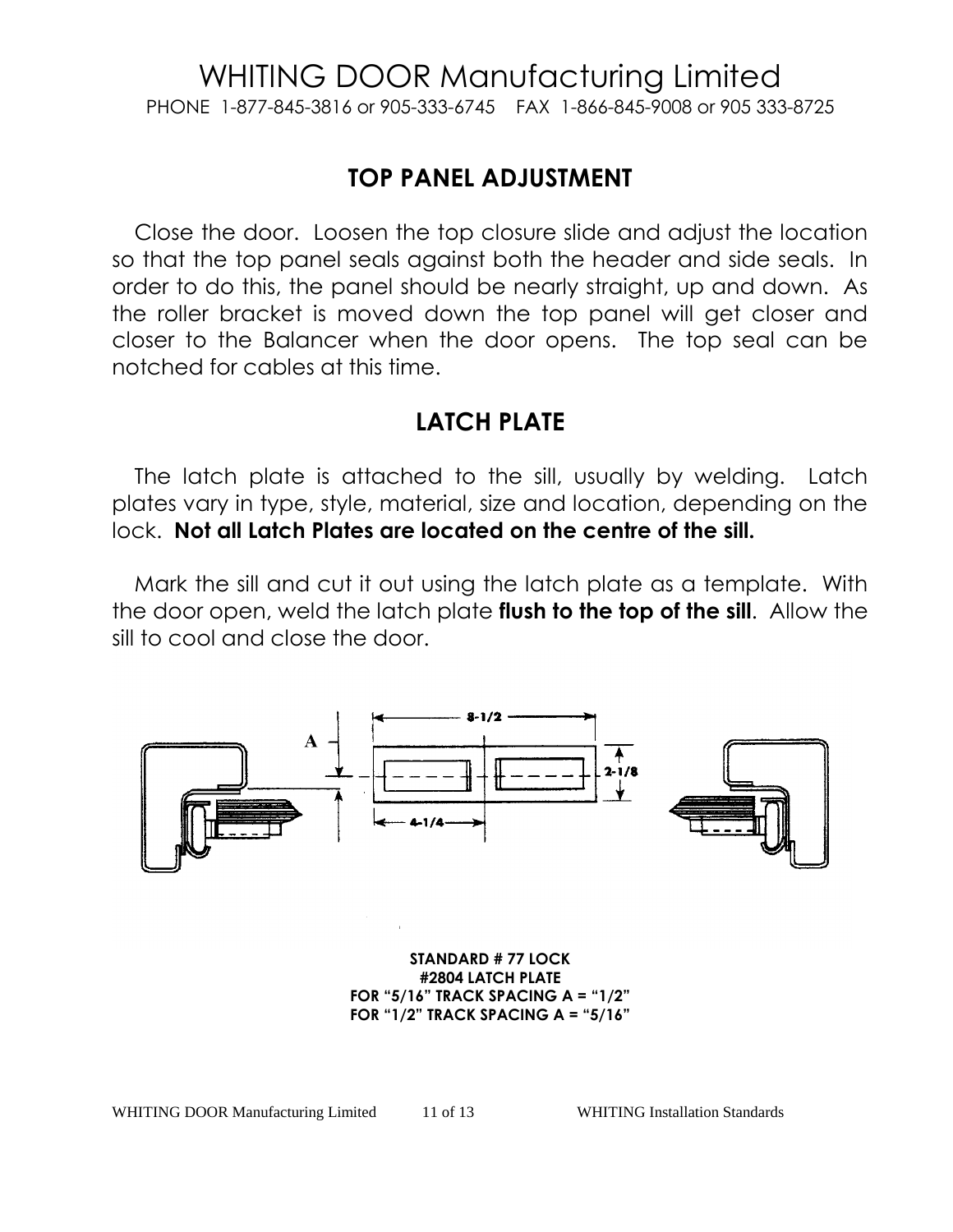PHONE 1-877-845-3816 or 905-333-6745 FAX 1-866-845-9008 or 905 333-8725

#### **PAINT**

All doors leave the factory with at least a coat of off-white waterborne, environmentally friendly, primer. Doors may also be ordered with a standard white or custom colour topcoat.

## **ACCESSORIES**

Side seals should be installed as a finishing operation, after the door and rear frame are painted and thoroughly dry. Side seals can be supplied in many different types, the most popular style is the friction fit.

After cutting to length (sill to header distance), place the seal into the space between the track and mounting angle, tapping into position with a hammer. Use a piece of flat stock and, starting at the floor, work up to the top. Do not use a screwdriver or chisel, as the seals will be broken from impact. Work the seal in a little at a time.

Insulated door side seals are engineered to snap into the vertical track assemblies. Position the soft edge of their base against the mounting angle tabs. Strike with a hammer and piece of flat stock at the opposite edge.

If brush seals are used, they also should be installed after the unit has been painted and allowed to dry. Brushes should be cut to length with bolt cutters, or side cutters to crimp the retainer. Do not use a bandsaw or a hacksaw.

Any seals applied to the edge of the **post** must be properly positioned. Remember, the door moves front to back in the tracks on the road. Locate these seals so that they are in contact with the door at all times.

As a point of safety, seals must never rub against, or otherwise interfere with, cable movement.